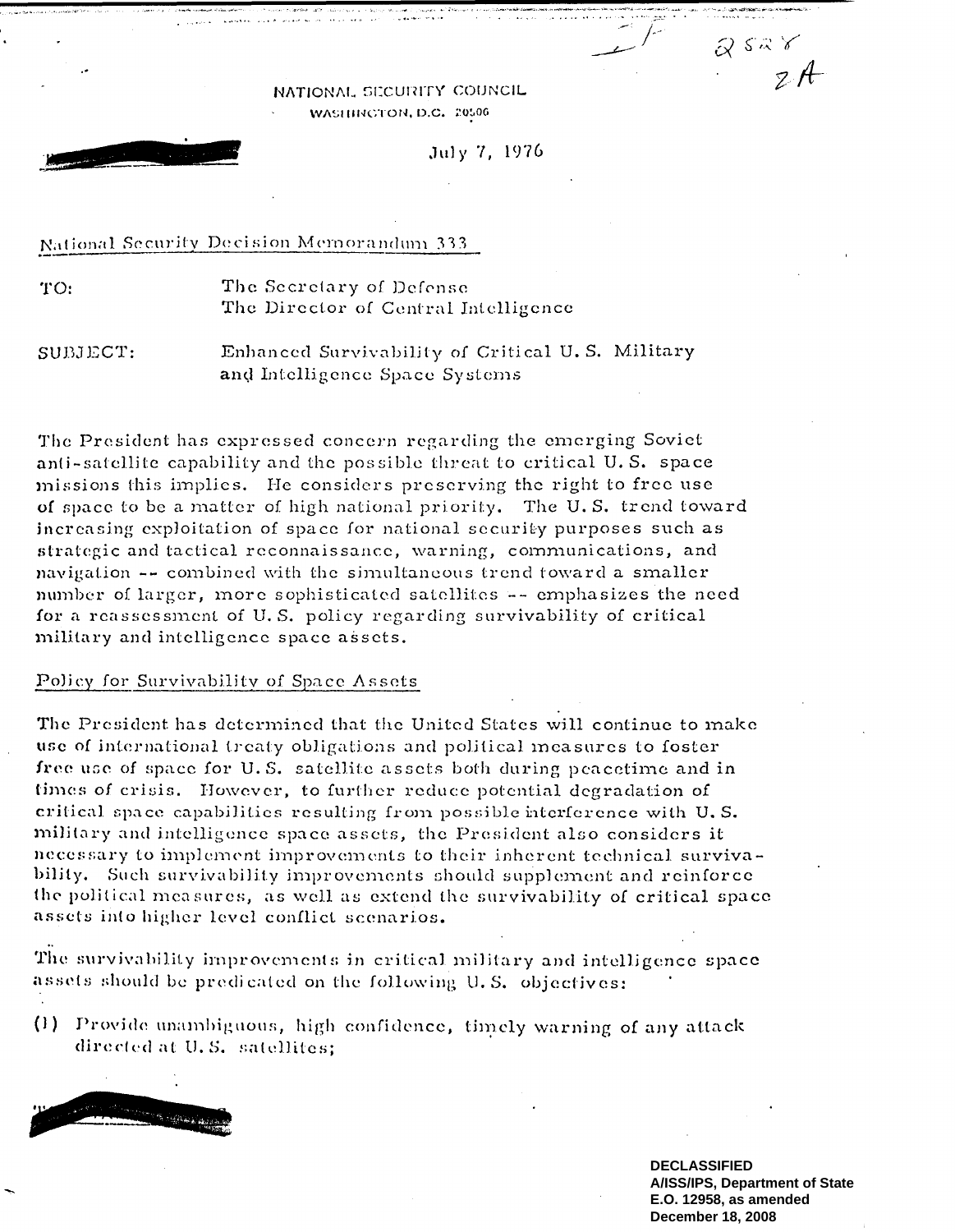$-2-$ 

- (2) Provide positive verification of any actual interference with critical U. S. military and intelligence satellite capabilities;
- $^{\circledast}$ (3) Provide sufficient decision time for judicious-evaluation and selection of other political or military responses after the initiation of an attempt to interfere and before the loss of a critical military or intelligence space capability;
- (4) Provide a balanced level of survivability commensurate with mission needs against a range of possible threats, including non-nuclear co-orbital interceptor attacks, possible electronic interference, and possible laser attacks;
- (5) Substantially increase the level of resources needed by an aggressor to successfully interfere with critical U. S. military and intelligence space capabilities;
- (6) Deny the opportunity to electronically exploit the command system or data links of critical U. S. military and intelligence space systems.

## Planning for Improved Survivability

The President directs that efforts be initiated jointly by the Secretary of Defense and the Director of Central Intelligence to prepare an aggressive time-phased, prioritized action plan which will further develop and implement this policy framework. This plan should (1) place emphasis on shortterm and intermediate-tern measures to enhance the survivability of critical. military and intelligence space capabilities against Soviet nonnuclear and laser threats at low altitudes and Soviet electronic threats at all altitudes, and (2) consider long-term measures which will provide all critical military and intelligence space systems with a balanced level of survivability commensurate with mission needs against all expected threats, including threats at higher altitudes.

Short/intermediate term measures for consideration in the plan should include, but not be limited to, the following capabilities:





**DECLASSIFIED A/ISS/IPS, Department of State E.O. 12958, as amended December 18, 2008**